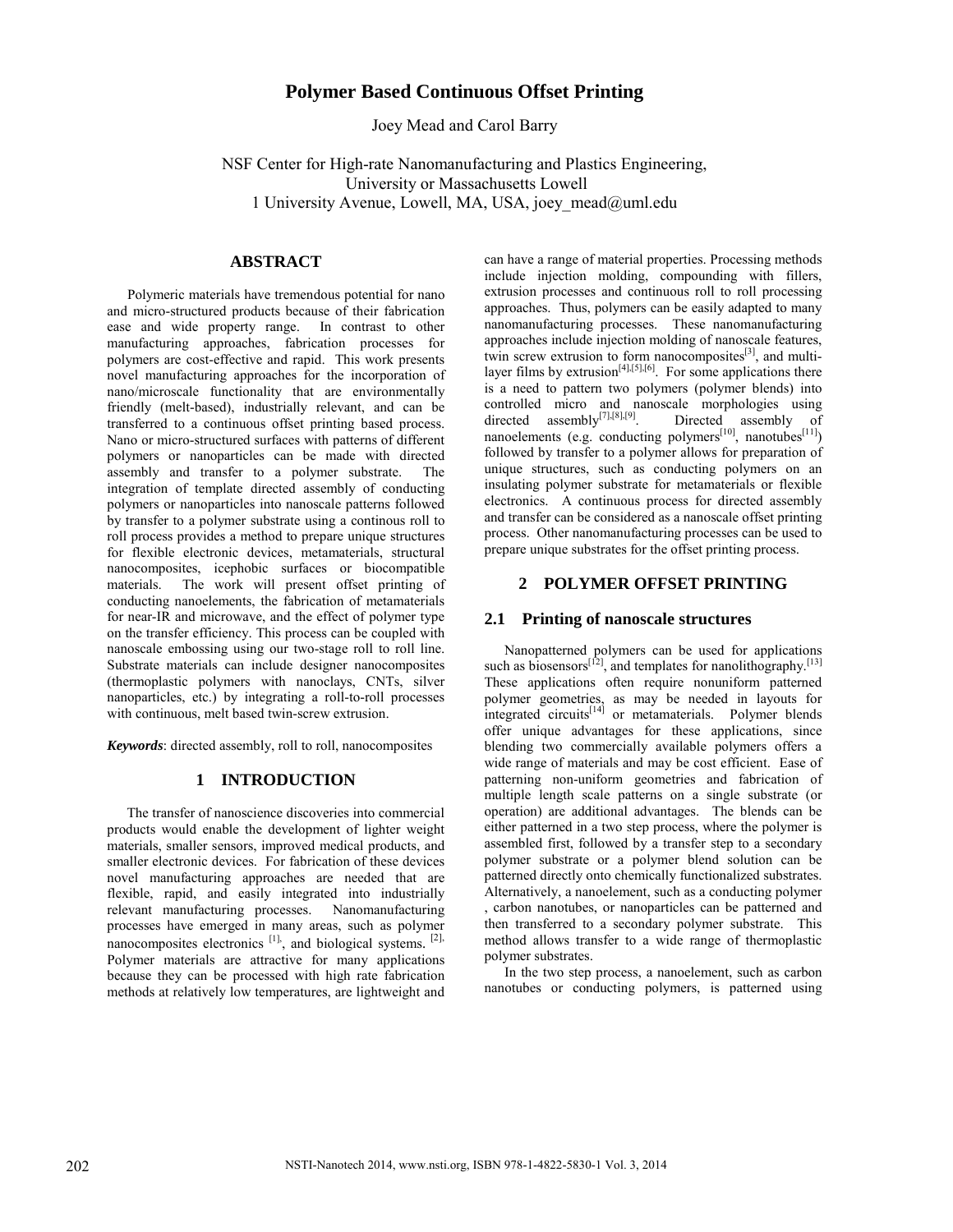electric fields. A subsequent process is used to transfer the patterned nanoelement to a secondary substrate, in this case a flexible polymer. While solution casting can be used to transfer the patterned nanoelement, melt based processes, such as thermoforming are preferred and have been used to transfer both MWNTs $^{[15]}$  and a conducting polymer. In this method, the assembled CNTs on the template and heated polymer substrate come in contact using pressure and vacuum. A schematic of the printing process is shown below in Figure 1.



Figure 1: Schematic of the process cycle for assembly and transfer of MWCNTs by thermoforming.

Pulsed electrophoresis (pulses the electric current through the template in on and off cycles) can be used to increase template durabililty $[16]$ . The duration of current on/off time in this study was 200 ms, and the ramp time up to 3V DC was 50 ms. Optimal deposition of PANi on the template occurred at 30 pulses. Research showed pulsed electrophoresis decreased the residual heat build-up in the template by more than 50 percent allowing for increased template lifetime with higher applied voltages. The process lends itself to a roll to roll or continuous offset printing process. In this process the nanoelements (here PANi is used) are assembled in a bath by pulsed electrophoresis, followed by transfer to a heated sheet. The polymer substrate was first heated by ceramic infrared heaters. For the transfer experiments the processing temperatures for PETG, TPU, PP, and PS were optimized based on the thermoforming process(Figure 2). followed by transfer to a heated sheet. The polymer<br>substrate was first heated by ceramic infrared heaters. For<br>the transfer experiments the processing temperatures for<br>PETG, TPU, PP, and PS were optimized based on the<br>the

Figure 3 shows the results for transfer of PETG as a function of belt speed. For the PETG sheet, the transfer decreased with belt speed. Results with other polymers showed variation in transfer with the type of polymer sheet. More polar polymers showed better transfer of the PANi compared to non-polar polymers, but all materials showed reduced transfer with increased belt speed. showed reduced transfer with increased belt speed.



Figure 2: Experimental setup for roll to roll processing.



Figure 3: Optical micrographs showing the transfer of PANi on PETG surface at different belt speeds.

In the single step process, the two polymers are patterned directly from solution onto a surface that is chemically functionalized to attract each polymer to a specific location on the template surface. Assembly of polymer blends into both nonuniform and uniform patterns using chemically functionalized surfaces has been demonstrated<sup>[17],[18],[19],[9].</sup> By this process it is also possible to deposit nonuniform patterns and multiple length scales on a single substrate (See Figure 4). Metrology for this process also consists of microscopy images after fabrication. In this case, metrology may be more challenging because of the use of two polymer materials. Nowing the transfer<br>
increased:<br>
Internal between the complement<br>
increased:<br>
Internal between the sumble<br>
increased:<br>
Internal between the sumble<br>
increased:<br>
Internal between the sumble<br>
Internal between the sumble<br>
D. M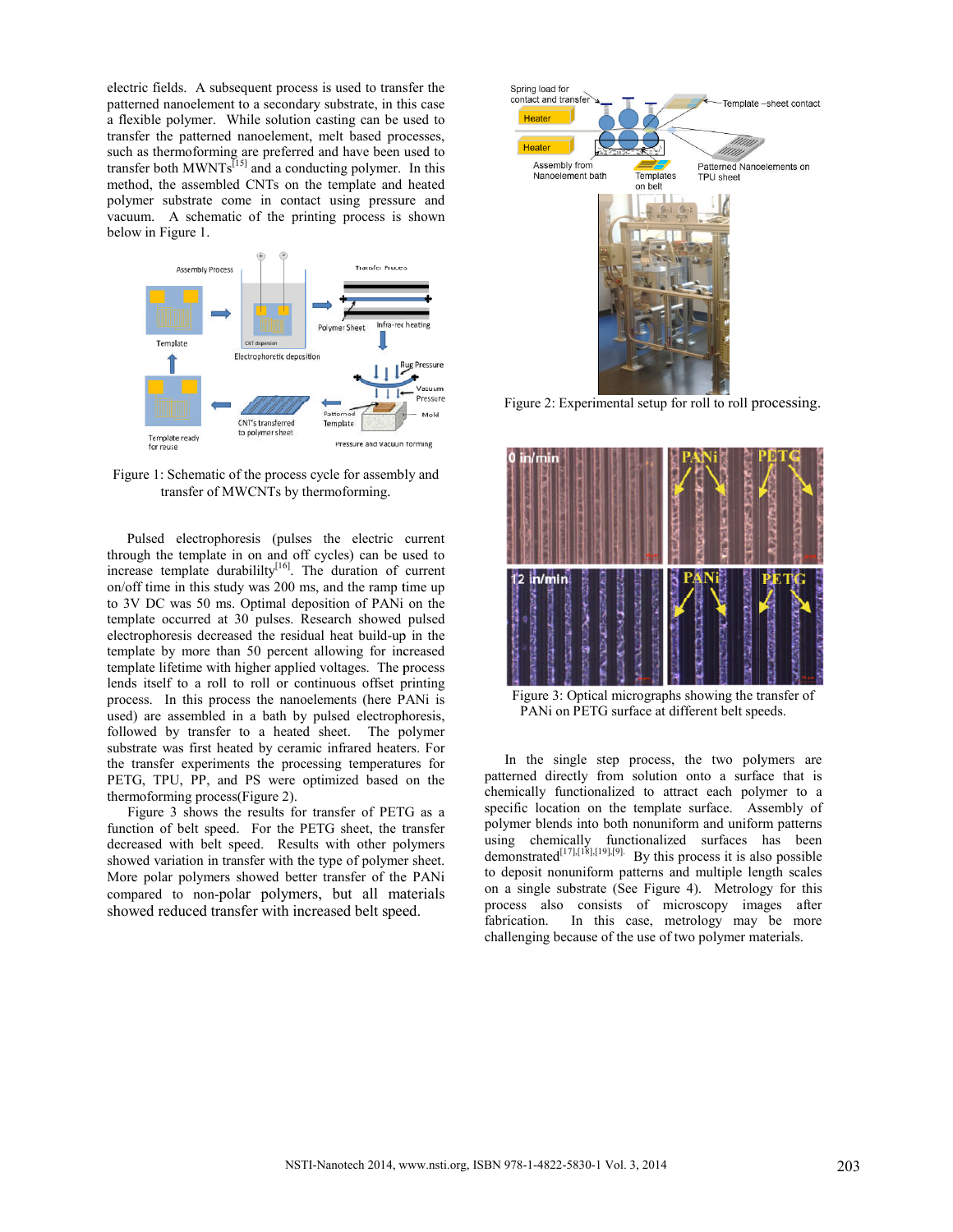

Figure 4: Polystyrene and polymethyl methacrylate patterned into nonuniform geometries and multiple length scales on a single template

The continuous offset printing process can be used to fabricate unique structures such as chiral metamaterials (Figure 5).



Figure 5:. Flexible chiral metamaterials.

### **2.2 SUBSTRATES**

#### **2.2.1 Nanocomposites**

Polymers are often mixed with nanoscale fillers (polymer nanocomposites) to improve properties with low loadings. Numerous nanocomposite materials have been studied, including nanofillers such as nanoclay<sup>[20]</sup>, carbon nanotubes $^{[21]}$ , silica fillers, and other fillers mixed with both thermoset and thermoplastic polymers. Nanocomposites are made by mixing the polymer with the filler solution mixing, in-situ polymerization methods, and melt mixing. In-situ polymerization and solution methods In-situ polymerization and solution methods provide good dispersion, but melt-mixing is advantageous because it does not use solvents and is more industrially compatible. Melt mixing uses mechanical and thermal energy to melt the polymer and disperse and distribute the filler into the polymer matrix. It has been used to fabricate a wide range of different nanocomposites using different fillers and polymers. Since nanofillers are typically agglomerated because of the strong interparticle interactions. The primary purpose of mixing is to break up ig, in-situ polymerization methods, and melt<br>situ polymerization and solution methods<br>dispersion, but melt-mixing is advantageous<br>es not use solvents and is more industrially<br>Melt mixing uses mechanical and thermal<br>t the p

the agglomerates to the primary particle through shear<br>forces (dispersion). Property improvements are very Property improvements are very dependent on the level of filler dispersion (final particle size), distribution (consistency of composition), and possible orientation (fibrous fillers). Thus, careful control possible orientation (fibrous fillers). Thus, careful control<br>of the mixing process, such as the industrially relevant melt mixing processes: twin screw extrusion or batch mixing, is critical. In the twin screw extrusion process, solid polymer and nanoparticles are fed into the twin screw extruder, the polymer is melted and the filler mixed into the melted polymer (Figure 6). The efficacy of mixing is controlled by process variables, such as screw speed, residence time, melt temperature, etc. Materials compounded by batch mixing and twin screw extrusion may be fabricated into a variety of shapes using typical plastics processing methods such as injection molding, extrusion, thermoforming, etc. Thus, nanocomposites can be used as designer substrates in an offset printing process providing unique material configurations.



Figure 6: Example of well mixed nanosilver 0.1 wt% in polymer matrix.

### **2.2.2 Multi-layer Coextruded Films**

The coextrusion process combines two extruded polymer melts to produce films with unique properties. This process has been used to prepare multilayer films for improved properties, including barrier and toughness<sup>[22],[23]</sup>. Films are produced by dividing the polymer melt into two streams and then stacking them on top of each other. With each splitting and stacking process repeated, the number of layers is increased<sup>[6]</sup>. While typically the multilayer films are prepared as horizontal layers, it is also possible to produce films with vertical layers. Vertical layers occur across the film and a single material spans the thickness of the film, while horizontal layers are stacked across the width of the film. Figure 7 shows a multi-layer film with horizontal layers. These multilayer films can include a layer with nanoparticles mixed using the processes described above. al spans the thi<br>are stacked a<br>s a multi-layer